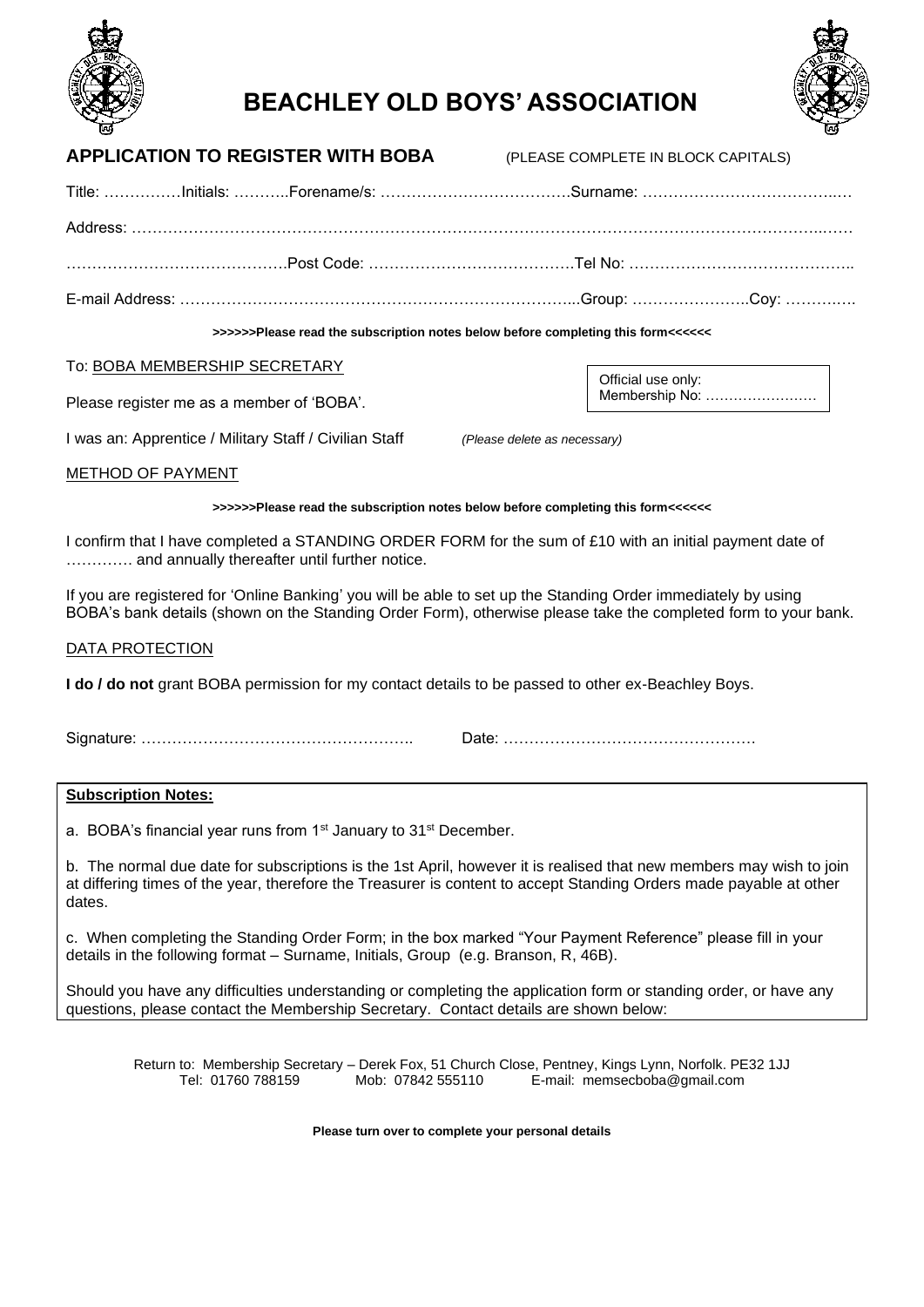



# **BEACHLEY OLD BOYS' ASSOCIATION**

# **PERSONAL DETAILS FORM**

The information you provide on this form will be treated with confidence and in accordance with the Data Protection Act, and will not be given or passed to anyone outside of the Association.

Subject to you granting permission, the information given will only be shared with other members of BOBA.

It is important for BOBA to confirm recorded details of your apprentice history, and any permanent staff service. Therefore the committee would appreciate any information you may consider helpful to BOBA to be included.

Any information you complete is voluntary, please ignore any items you do not wish to divulge.

Please ensure that any details you do enter, are accurate and to the best of your knowledge.

THANK YOU.

Official use only: Membership No: …………….

## **Personal Details:**

|                                                      |                         |  | Date of birth: //     |  |
|------------------------------------------------------|-------------------------|--|-----------------------|--|
| Apprentice service dates: (month/year) from: / to: / |                         |  |                       |  |
|                                                      |                         |  |                       |  |
| End of service date: //                              |                         |  | Regular service rank: |  |
| Regt/Corps:                                          | Still serving: Yes / No |  | Working / Retired     |  |

Any information you may wish to add with regards to your time at Beachley, if you served on the staff, and dates, your career, your current situation, etc, etc.

……………………………………………………………………………………………………………………………………… ……………………………………………………………………………………………………………………………………… ……………………………………………………………………………………………………………………………………… ………………………………………………………………………………………………………………………………………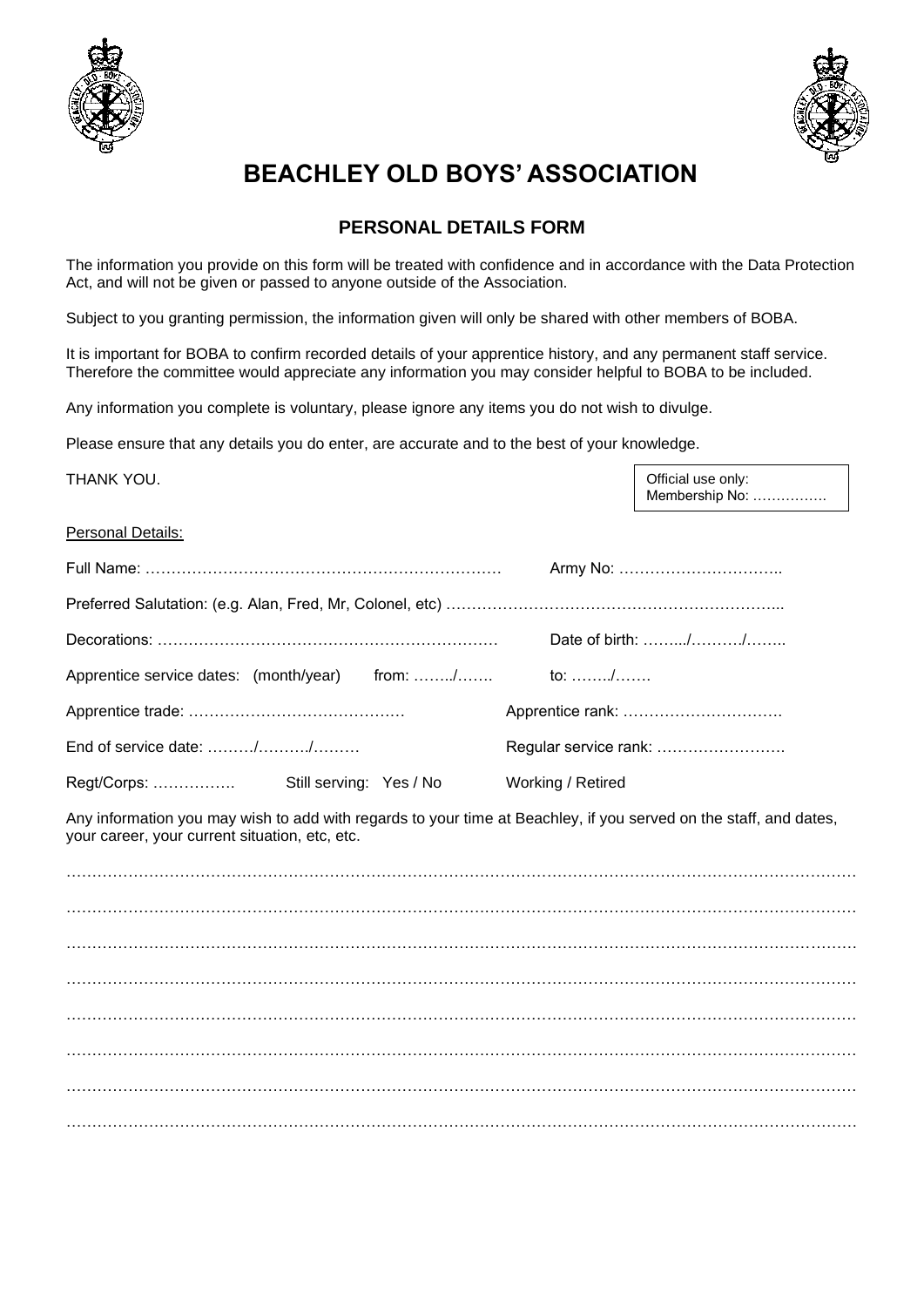# Beachley Old Boys Association Standing Order

The easy way to make regular payments from your account

| <b>Your Details</b>                                                               |                                                                                                                                                                               |  |  |  |
|-----------------------------------------------------------------------------------|-------------------------------------------------------------------------------------------------------------------------------------------------------------------------------|--|--|--|
| Please write clearly in the<br>white spaces with capital<br>letters or Tick boxes | Your full Name or name of business<br>Branch name                                                                                                                             |  |  |  |
|                                                                                   | Account number<br>Sort Code<br>Your contact telephone number                                                                                                                  |  |  |  |
| All sections must be<br>completed                                                 |                                                                                                                                                                               |  |  |  |
| 2                                                                                 | <b>Standing Order details</b>                                                                                                                                                 |  |  |  |
|                                                                                   | How often do you want payments made?                                                                                                                                          |  |  |  |
|                                                                                   | Does this instruction replace<br>Weekly<br>4 Weekly<br>Monthly<br>Yes<br>No<br>any existing standing order or<br>direct debit instructipons?                                  |  |  |  |
|                                                                                   | If 'YES' please complete section<br>Quarterly<br>Half yearly<br>Yearly<br>overleaf or detail in special<br>instructions opposite.                                             |  |  |  |
|                                                                                   | If 'NO' please complete all remaining boxes.<br><b>Special instructions</b>                                                                                                   |  |  |  |
|                                                                                   | 1. Ensure you fill in all dates where asked.<br>Recipient's name:                                                                                                             |  |  |  |
| Please allow up to                                                                | <b>Beachley Old Boys' Association</b><br>2. Make sure you sign and date this form.                                                                                            |  |  |  |
| three working days for                                                            | Recipient's bank & branch name:<br>3. When complete, send to your bank not BOBA.                                                                                              |  |  |  |
| the funds to reach the                                                            | Lloyds TSB, CHEPSTOW, 7 Manor Way                                                                                                                                             |  |  |  |
| recipient's account                                                               | Recipient's sort code<br>Recipient's Account number                                                                                                                           |  |  |  |
|                                                                                   | 0 0 98852<br>0   9   1   8   9<br>3 <sup>1</sup><br>$\mathbf{0}$                                                                                                              |  |  |  |
|                                                                                   | First payment amount<br>First payment date                                                                                                                                    |  |  |  |
|                                                                                   | (If different to usual amount)<br>(Month & Year)<br>To Bank                                                                                                                   |  |  |  |
|                                                                                   | $\overline{2}$<br>٥I<br>$\mathbf{1}$<br>Please note that the second payment and all                                                                                           |  |  |  |
|                                                                                   | Usual amount<br>Usual payment amount in words<br>consequent payments are to be made on                                                                                        |  |  |  |
|                                                                                   | $\mathbf 0$<br>TEN POUNDS STERLING<br>£<br>$\cdot$ 1<br>01 April of each year.                                                                                                |  |  |  |
|                                                                                   | Your payment reference (max 18 characters)<br>Second payment amount<br>Second payment date<br>(If different to usual amount)<br>(Fill in year)<br>(Surname, Initials & Group) |  |  |  |
|                                                                                   | 1 0 4 2                                                                                                                                                                       |  |  |  |
|                                                                                   | (e.g. Humperdink, E, 27A)                                                                                                                                                     |  |  |  |
|                                                                                   | Until further notice (X)                                                                                                                                                      |  |  |  |
|                                                                                   |                                                                                                                                                                               |  |  |  |
| 3                                                                                 | Your agreement with us                                                                                                                                                        |  |  |  |
| Lloyds TSB Bank plc<br>Registered office                                          | ID confirmed<br>Please note that we will not:<br>1. Make any reference to VAT or any other indeterminate element.<br>(for bank use only)                                      |  |  |  |
| 25 Gresham St<br>London EC2V 7HN                                                  | 2. Advise your address to the person/organisation you are paying.<br>3. Tell the person/organisation you are not able to pay.<br>Your signature                               |  |  |  |
| Registered in England &<br>Wales No 2065                                          | 4. Ask the bank of the person/organisation you are paying to tell<br>this person/organisation when payments are received.                                                     |  |  |  |
| Lloyds TSB Scotland plc<br>Registered office                                      | Date<br>I authorise you to debit my/our account, in accordance with the<br>details shown in Section 2.                                                                        |  |  |  |
| Henry Duncan House<br>120 George St<br>Edinburgh EH2 4LH                          | This request is addressed to the bank which holds my/our account.                                                                                                             |  |  |  |
| Registered in Scotland                                                            | For bank use only<br>From branch name<br>Sort Code<br>Contact name                                                                                                            |  |  |  |
| No 95237                                                                          |                                                                                                                                                                               |  |  |  |
| Signatories to the Banking Codes                                                  |                                                                                                                                                                               |  |  |  |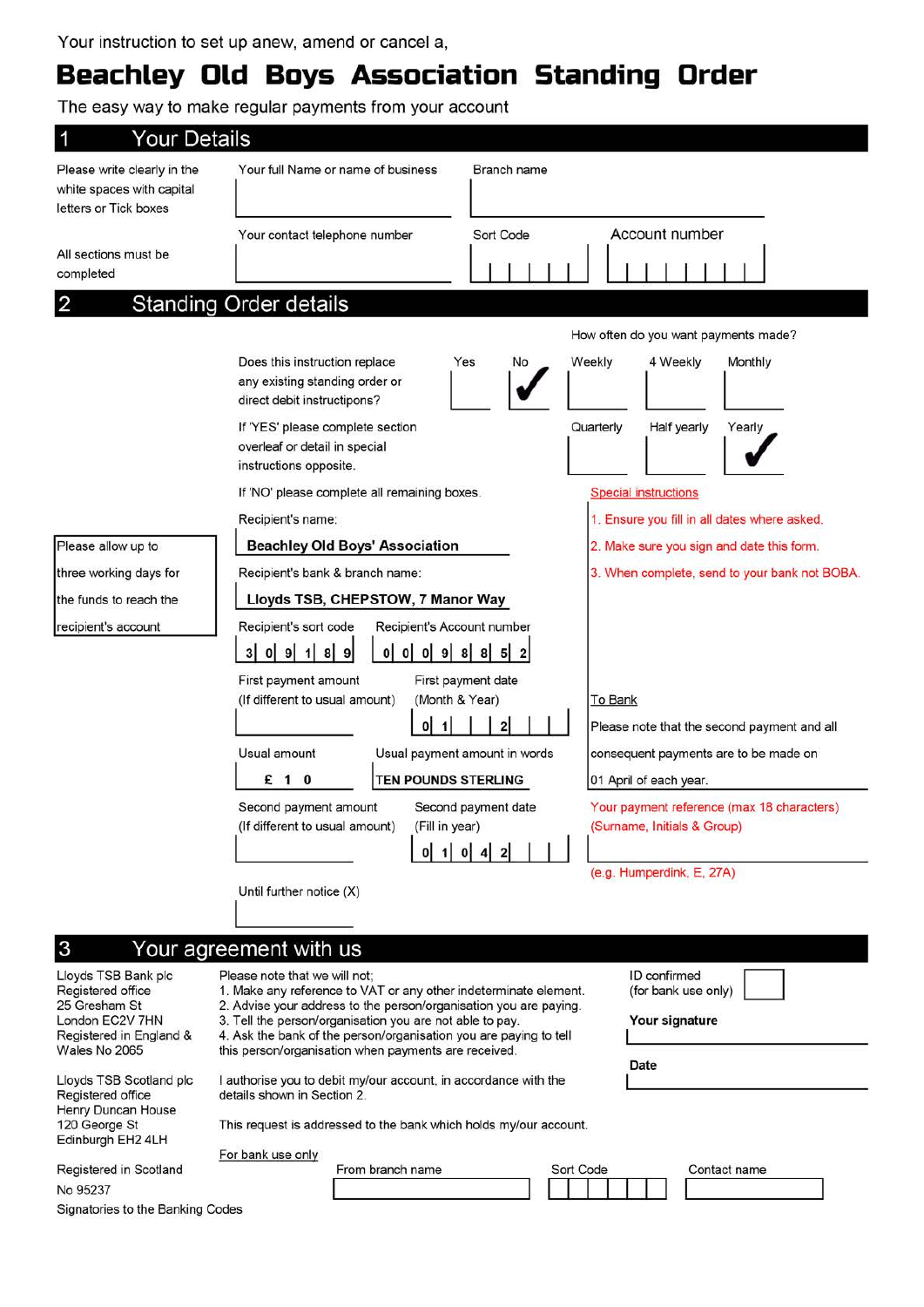# **BEACHLEY OLD BOYS' ASSOCIATION**

**THE OLD SCHOOL HOUSE, BEACHLEY, CHEPSTOW, MON NP16 7YG**

Membership Secretary **Telephone / E-Mail** 

51 Church Close Kings Lynn Norfolk PE32 1JJ



Pentney **EXXIEXE** [memsecboba@gmail.com](mailto:memsecboba@gmail.com)

Website address:

[http://armyapprenticecollegechepstow.co.uk](http://armyapprenticecollegechepstow.co.uk/temp/)

Dear BOBA Member

## **Subject: NEXT OF KIN (NOK)**

This is a particularly difficult subject but one that the committee feels should be addressed. When a BOBA member 'passes away', the executive committee are left with a quandary as to whom to contact in the family. If such a contact is desired, please kindly enter your details in the space below, in doing so the association may be able to offer assistance.

(The Data Protection Act will apply to all details given.)

# **(PLEASE USE CAPITAL LETTERS)**

Please return this information to the Membership Secretary using one of the following means:

Email: [memsecboba@gmail.com](mailto:memsecboba@gmail.com)

Tel: +44 (0)1760 788159 Mob: +44 (0)7842 555110

Royal Mail: To the address shown above.

Yours sincerely

Derek Fox BOBA Membership Secretary